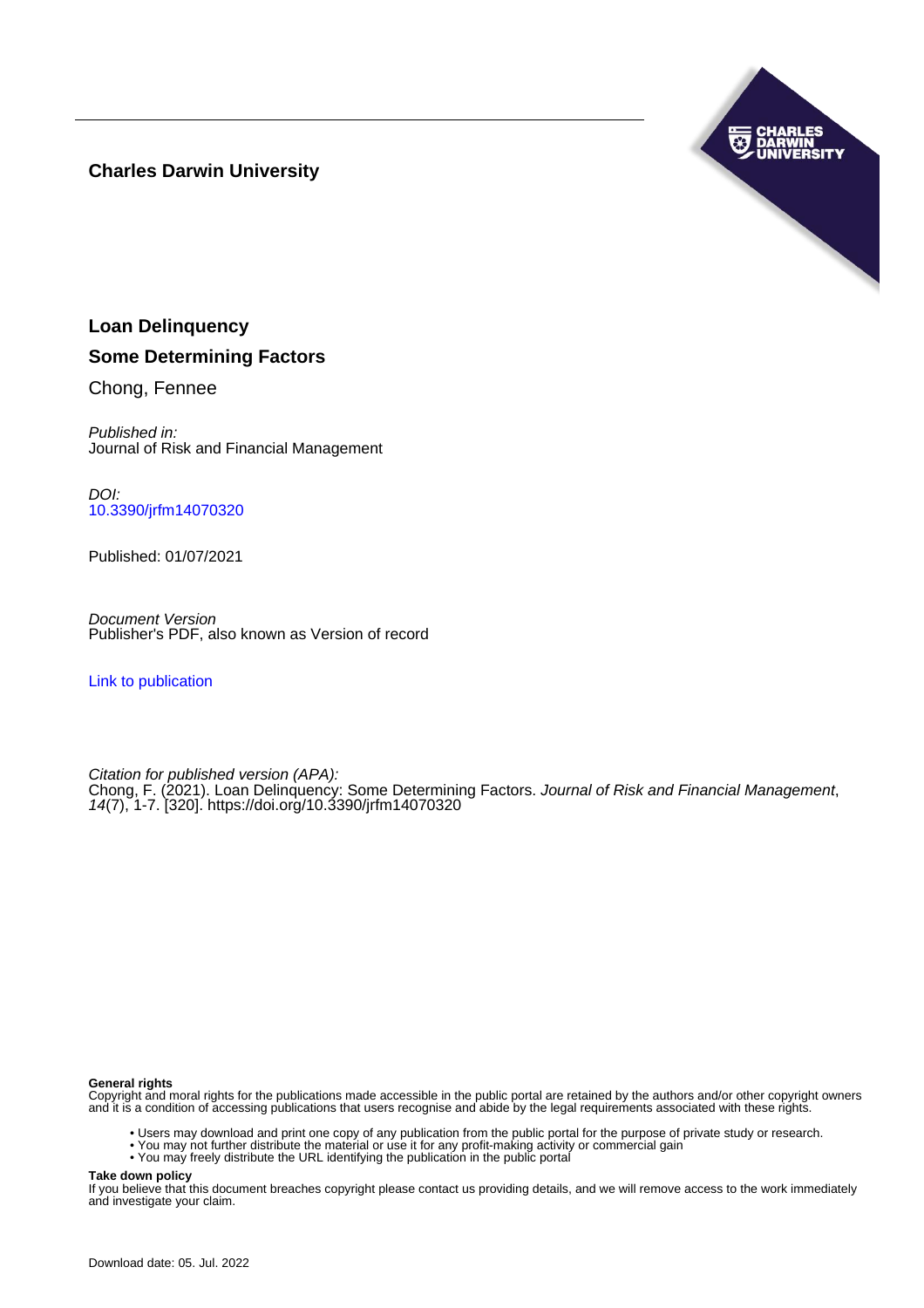



# *Article* **Loan Delinquency: Some Determining Factors**

**Fennee Chong**

Department of Accounting and Finance, Charles Darwin University, Casuarina, NT 0810, Australia; fen.chong@cdu.edu.au

**Abstract:** The main objective of this paper is to investigate the determining factors of loan delinquencies from the perspective of borrower attributes and loan characteristics. Empirical results indicated that the borrower-lender distance factor, collateral, education levels as well as availability of a monthly budget are having significant effects on loan delinquencies. On the other hand, level of income and gender have no significant impact on repayment behaviour. Credit is good as it allows the borrowers financial flexibility, however, debt is viewed as bad if it was not managed properly. Therefore, a correct attitude towards credit management and self-discipline can be encouraged to reduce loan default rates.

**Keywords:** loan delinquency; determining factors

# **1. Introduction**

Prudent credit risk management to minimize loan delinquents are the challenges that financial institution faces in order to survive in both good and bad economies. High loan delinquencies could lead to a liquidity problem that causes financial institution to fall and jeopardizing the country's economy. The principles of good lending state that a loan should not be granted to a borrower until the source of repayment is reasonably certain. The occurrences of financial crisis in the United States, Dubai, Ireland and Greece have provided further evidences that easy availability of credits could led to unprecedented levels of debt. During the 2008 financial crisis, total debt in U.S. and Europe amounted to three times of the countries' GDP [\(Dhameja](#page-7-0) [2010\)](#page-7-0). Indeed, the high repayment defaults in these countries had caused bankruptcy and closure of banks and financial institutions.

Two main financial groups are involved in providing credits to the Malaysian borrowers. They are the banking system and the non-bank financial intermediary. The banking system is made up of the commercial banks, the merchant banks and the Islamic banks whilst the non-bank financial intermediaries consist of development financial institutions and others which are established to develop and promote key sectors that are considered of strategic importance to the overall socio-economic development objectives of the country [\(Central Bank Malaysia](#page-7-1) [1994\)](#page-7-1). Also included under this group are the insurance companies. Prior studies on loan default rates are mainly concentrated on the credit scoring model and institutional factors. Nonetheless, identifying reasons behind loan delinquencies from the borrowers' point of view is crucial as well. With this in mind, the objective of this paper is to present factors contributing to loan delinquencies from the borrowers' perspective. Since the commercial banks and the non-bank financial intermediaries are the main financial provider in the country, samples for this study are collected from these two categories. This paper is organized as follows: Section [2](#page-1-0) presents the relevant literature. Data and methodology are described in Section [3.](#page-3-0) Section [4](#page-4-0) presents the descriptive statistics and test results while Section [5](#page-6-0) concludes the study.

# <span id="page-1-0"></span>**2. Literature Review**

Numerous authors suggested that when a loan is delinquent it may be a result of the borrowers' unwillingness or inability to repay [\(Quercia and Stegman](#page-7-2) [1992;](#page-7-2) [Greenbaum](#page-7-3)



**Citation:** Chong, Fennee. 2021. Loan Delinquency: Some Determining Factors. *Journal of Risk and Financial Management* 14: 320. [https://](https://doi.org/10.3390/jrfm14070320) [doi.org/10.3390/jrfm14070320](https://doi.org/10.3390/jrfm14070320)

Academic Editor: Shuddhasattwa Rafiq

Received: 28 April 2021 Accepted: 6 July 2021 Published: 12 July 2021

**Publisher's Note:** MDPI stays neutral with regard to jurisdictional claims in published maps and institutional affiliations.



**Copyright:** © 2021 by the author. Licensee MDPI, Basel, Switzerland. This article is an open access article distributed under the terms and conditions of the Creative Commons Attribution (CC BY) license (https:/[/](https://creativecommons.org/licenses/by/4.0/) [creativecommons.org/licenses/by/](https://creativecommons.org/licenses/by/4.0/)  $4.0/$ ).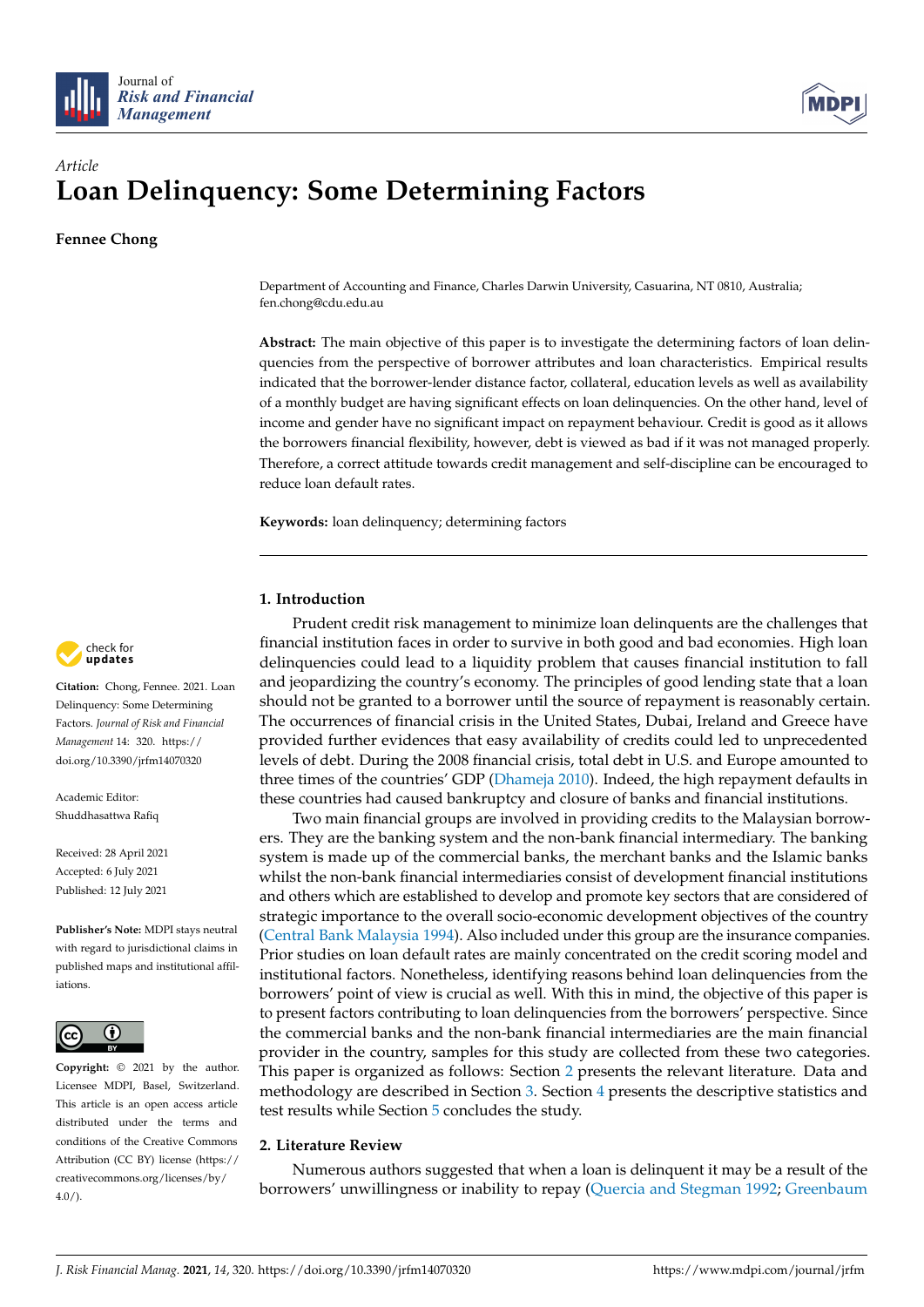[et al.](#page-7-3) [2019;](#page-7-3) [Godquin](#page-7-4) [2004;](#page-7-4) [DeYoung et al.](#page-7-5) [2008;](#page-7-5) [Kassim and Rahman](#page-7-6) [2018\)](#page-7-6). This premise underlines the credit assessment procedures that traditional lenders have used in screening potential borrowers. Until today, the credit scoring model is the most prominent model used in assessing credit risk by many financial institutions. The five areas which are normally included in the credit scoring model are collateral, which refers to the asset used to secure the debt, capacity that measures borrower's ability to service repayment, character which refers to the borrower's track record, condition of the economy of the borrowers, as well as capital which refers to net worth of the borrower [\(Greenbaum et al.](#page-7-3) [2019\)](#page-7-3). Based on the credit analysis done, lenders will not lend to the loan applicants if they perceive that the loan applicant is too risky and would default the loan. However, besides the variables commonly used in the credit scoring model, other factors should also be scrutinized.

Socioeconomic characteristics such as education attainment, gender as well as personal attitude towards credit management are among these factors. An earlier study by [Martin](#page-7-7) [\(1997\)](#page-7-7) analysed the determinants of the repayment performance of Grameen Bank borrowers discovered that education level and the area of land possessed by the borrowers have a positive impact on repayment performance. In terms of gender, [Derban et al.](#page-7-8) [\(2005\)](#page-7-8) reported that women borrowers lead to a lower loan loss rate in their study. Nevertheless, [Godquin](#page-7-4) [\(2004\)](#page-7-4) contended that female borrowers are not a better pay master than their male counterparts. This finding was supported by [Bassem](#page-7-9) [\(2008\)](#page-7-9), and [Kassim and](#page-7-6) [Rahman](#page-7-6) [\(2018\)](#page-7-6) findings indicating lending to women in Tunisia and Malaysia didn't contribute meaningfully to a better repayment performance even though women are generally recognized as more responsible and better disciplined compared to men.

A similar study by [Lu et al.](#page-7-10) [\(2009\)](#page-7-10) on informal lending found that loan characteristics such as maturity, credit culture, previous debt, capacity as well as borrowers' attributes like marital status, health, age and native place are some of the underlying factors contributing to the default rate. [Kim](#page-7-11) [\(2015\)](#page-7-11) posited that households tend to default their unsecured loan to secure homeownership, indicating the relevancy of a collateral requirement in reducing delinquency or default.

Studies also reported both 'soft' and 'hard' information could affect repayment patterns of the borrowers [\(DeYoung et al.](#page-7-5) [2008\)](#page-7-5). Soft information such as a large borrowerlender distance is associated to higher default risk as distance interferes with information collection about the borrowers. [DeYoung et al.](#page-7-5) [\(2008\)](#page-7-5) contended that geographic proximity can impact borrowers' capability and willingness to collect "soft' non-quantitative information necessary to access the borrowers' creditworthiness. It is not uncommon that lenders are reluctant to visit loan applicants who are far from their respective financial institutions. This practice could lead to information asymmetries whereby good customers were rejected while 'defaulters' were granted loans based on hardcore information provided in the applications. As a matter of fact, information asymmetry is one of the main factors affecting credit risk exposure of microenterprise financing which take place when lender is having difficulties seeking and apprehending information regarding creditworthiness of the borrowers [\(Godquin](#page-7-4) [2004\)](#page-7-4). [Kassim and Rahman](#page-7-6) [\(2018\)](#page-7-6) stated that borrower-specific moral hazard issues such as withholding information on existing credit arrangements which resulted to overstretched commitment, and the lack of motivation to fulfil financial commitments have increase the risk of default among microfinance borrower in Bangladesh.

In fact, the need to include measures of psychological attributes such as stability, a sense of commitment and future orientation when assessing factors affecting loan delinquencies was suggested by [Smith](#page-7-12) [\(1964\)](#page-7-12). This assertion was sustained by [Godquin](#page-7-4) [\(2004\)](#page-7-4)'s study which found that loan defaults are associated with borrowers' attitude as borrowers who have enough money to reimburse had opt to delinquent their credit obligations strategically. Some creditors would look at the credit history and paying habits from information obtained through credit reporting agencies if available [\(Arslan and Karan](#page-7-13) [2010\)](#page-7-13). [Puri et al.](#page-7-14) [\(2017\)](#page-7-14) studied loans made by German banks asserted that a practical solution to reducing loan defaults for new customers is to encourage customer to open a transaction account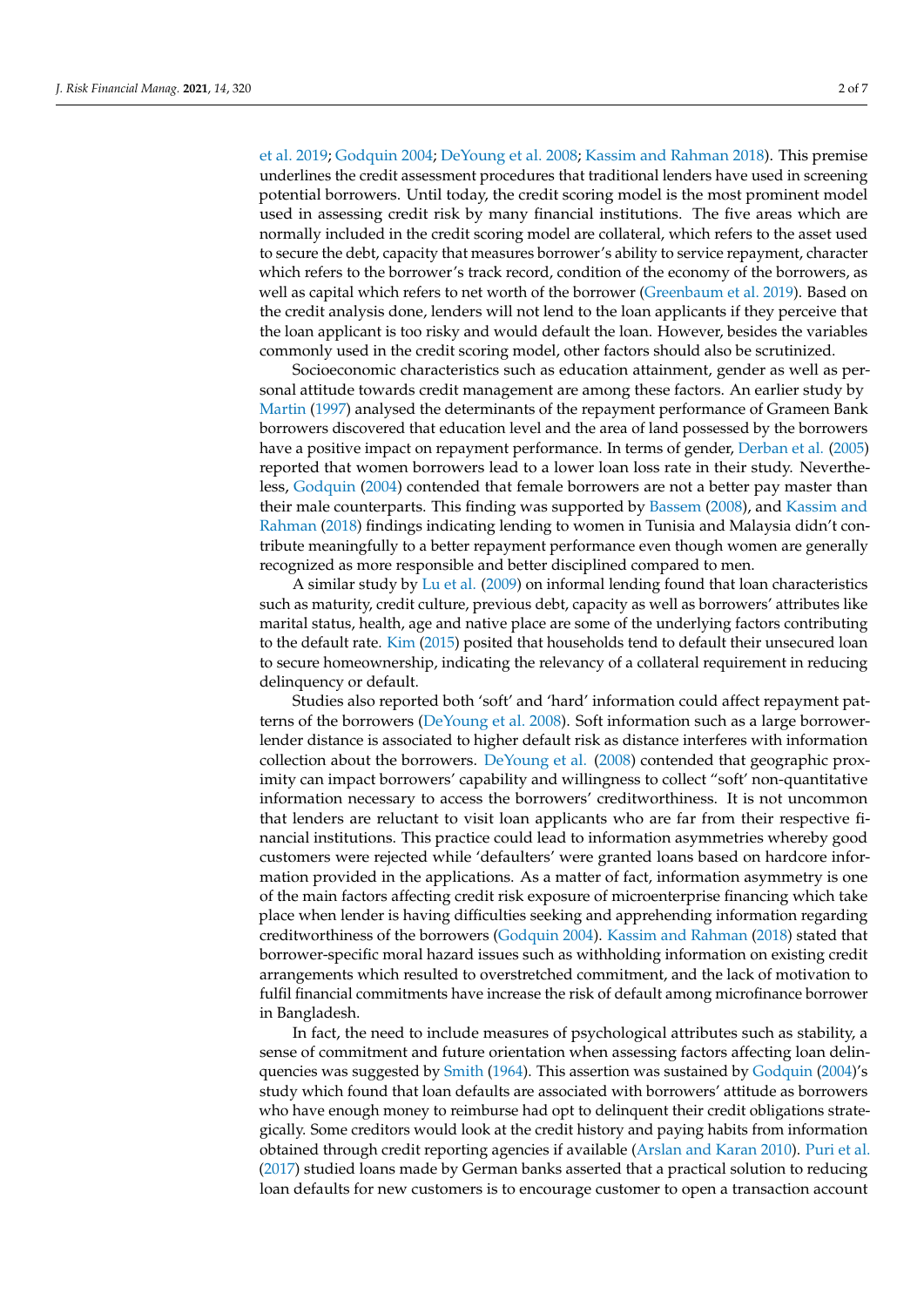which allows banks to assemble information about spending habit of the customer and use this as a baseline for screening before making lending decision. They also found that banks with relationship-specific information act differently compared with those that do not have this information both in screening and monitoring loan repayment activities.

A later study by [Aristei and Gallo](#page-7-15) [\(2016\)](#page-7-15) on the determinants of Italian households' repayment difficulties on mortgage loans asserted that younger borrower, decreasing income level, immigrant status and institution's less effective measure at punishing defaulters are positively related to the existence of negative repayment behaviour. The authors recommended policy interventions to enhance efficiency of credit risk management among financial institutions and efforts are required to improve financial literacy so that household mortgage repayment difficulties and the likelihood of insolvencies can be reduced. Some of these findings are akin to those of [Gerardi et al.](#page-7-16) [\(2010\)](#page-7-16) which contended that there is a significant negative correlation between numerical ability and loan delinquency, and financial literacy was a determinant of subprime mortgage crisis. Indeed, the importance of good financial self-efficacy which is characterized by better financial knowledge and positive financial behaviours are associated with better financial wellbeing including debt repayment are highlighted by numerous researchers [\(Lown et al.](#page-7-17) [2015;](#page-7-17) [Chong](#page-7-18) [2017;](#page-7-18) [Shim](#page-7-19) [et al.](#page-7-19) [2019\)](#page-7-19). [Knight and Berman](#page-7-20) [\(2013\)](#page-7-20) and [Al-Shami et al.](#page-7-21) [\(2020\)](#page-7-21)'s findings had also reiterated the positive association between these values with timely repayment and business success.

#### <span id="page-3-0"></span>**3. Methodology of Study**

A total of 516 questionnaires collected between 2018 to 2019 with all the required information filled by borrowers from both the local commercial banks and non-bank financial intermediaries in Malaysia were selected for analysis. The sampling technique used is a combination of simple random sampling and snow balling method. The selection of samples was determined primarily by the willingness of the participants to provide answers for the structured survey or interview on the premise that all the information gathered will be kept confidential.

As discussed before, non-bank financial institutions were set up by the government with the specific mandate to develop sectors which are important to the socioeconomic developments of the country. Due to this reason, these financial institutions are required to shoulder the risk that are not absorb by the commercial banks. Even though both types of financial institutions provide similar products and services, non-bank financial institutions are exposed to higher credit risk as their target market are higher leveraged and riskier borrowers who will be charged a higher premium on loans [\(Kang](#page-7-22) [2014\)](#page-7-22). In order to investigate on whether there is a difference between loan delinquency rate of commercial banks and non-bank financial intermediaries, an independent sample t-test are carried out to test the following hypothesis.

**Hypothesis 1.** *Loan delinquency rate of commercial bank borrowers is lower than that of non-bank financial institutions.*

The Mann-Whitney U-test will be used to compare the distributions of scores obtained from these two independent groups.  $H_0$  is stated as there is no difference between the two groups and will be rejected when the population distributions are different. The Z-score for the Mann-Whitney test is calculated as following:

$$
z = (U_1 + 0.5) - \frac{U_1 + U_2}{2} / \sqrt{\frac{n_1 n_2 (n_1 + n_2 + 1)}{12}} \tag{1}
$$

when the absolute value of the obtained z value is less than 1.96, retain the  $H_0$  and vice versa.

Based on the literature review, important borrower attributes such as gender, level of education, total household income per month, availability of collateral, borrower-lender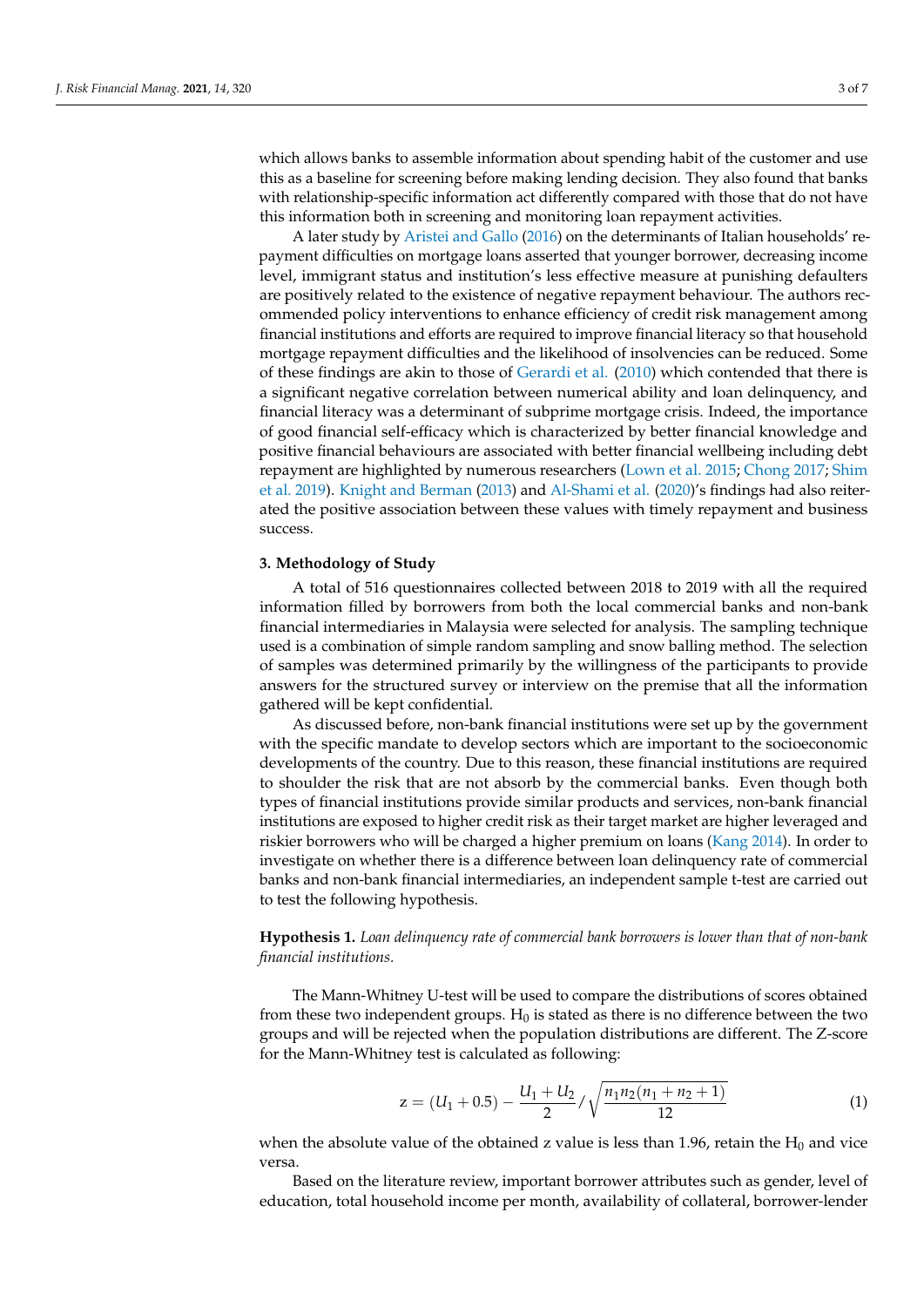distance and the availability of personal financial planning will be examined on their impacts on loan repayment using a logistic regression. A logistic regression works with binomial response variables to provide prediction of a dichotomous outcome. This method is chosen for the study as the objective is to determine what causes borrower either pay or do not pay on time (binary, dichotomous) and it is suitable to be used to examine relationships between a categorical outcome variable and one or more categorical or continuous predictor variables [\(Peng et al.](#page-7-23) [2002;](#page-7-23) [Takma et al.](#page-7-24) [2016\)](#page-7-24). Logistic regression models the chance of an outcome based on individual characteristics, whereby chance is an log odds ratio and the logarithm is stated as:

$$
\log [P/(1 - P)] = \beta_0 + \beta_1 X_1 + \beta_2 X_2 + \dots \beta_m X_m + \varepsilon_i
$$
 (2)

where P indicate the probability of an event and in this study, it would be " $0$ " for loan delinquency occurs or "1" for no delinquency.

The logistic regression model to be used for this study is expressed as following:

$$
Y_i = \text{In } (P/1 - P) = \beta_0 + \beta_1 \text{ GEN} + \beta_2 \text{ EDU} + \beta_3 \text{ HI} + \beta_4 \text{ BLD} + \beta_5 \text{ COL} + \beta_6 \text{ FP} + \varepsilon_i \tag{3}
$$

whereby,

 $Y_i$  = Delinquency (0—delinquency occurs, 1—no delinquency)

GEN = Gender (1—Male, 2—female)

EDU = Level of education of the borrowers (secondary education, certificate and diploma level, bachelor's degree and postgraduate level)

HI = Total household income per month indicates the total gross income before taxes received by all members of a household in a month

COL = Collateral (0—no collateral required, 1—collateral required),

BLD = Borrower-lender distance, refers to geographic distance between borrowers and lenders measured in Kilometres

 $FP =$  Available of personal financial planning such as a budget  $(0)$ —no monthly budget, 1—have a monthly budget)

 $β<sub>1</sub>, β<sub>2</sub>, β<sub>3</sub>, β<sub>4</sub>, β<sub>5</sub>, β<sub>6</sub>$  are coefficient estimates and  $ε<sub>i</sub>$  is the error term.

The statistically significant of individual regression coefficient, β, will be tested using the Wald chi-square statistic. The explanatory variables are significant predictors for the dependent variable when  $p < 0.05$ . The goodness-of-fit the regression model was evaluated using the Hosmer-Lemeshow statistics [\(Hosmer and Lemeshow](#page-7-25) [2000\)](#page-7-25):

$$
C_{g}^{*} = \sum_{k=0}^{1} \sum_{k=1}^{10} \frac{\left(O_{k_{1}} - E_{k_{1}}\right)^{2}}{E_{k_{1}}} \tag{4}
$$

The test statistics follows a chi-squared distribution with  $n - 2$  degrees of freedom. Based on the distribution of the  $C_g$  for binary logistic regression,  $c = 2$ ,  $C_g$  is expected to have an approximate  $\chi^2$  distribution with ( $g-2)\times (c-1)$  degrees of freedom. A nonsignificant outcome is desirable to inform that the model prediction does not significantly differ from the observed.

# <span id="page-4-0"></span>**4. Findings and Discussion**

#### *4.1. Descriptive Statistics*

From the 516 samples selected for analysis, 47% of the respondents obtained credit facilities from the commercial banks while the remaining 53% have a loan from the nonbank financial institutions. In terms of gender, 52.8% of the respondents are male while the rest are female. Meanwhile, 65% of the respondents attained certificate or tertiary education while the remaining achieved secondary level of education. In addition, 39.6% of the respondents have a total household gross income of RM3000-RM7000 per month. Meanwhile, distance from the loan providers is ranging from 5 km to 27 km with an average of 12 km. On the other hand, 51% of the loans were granted without collateral.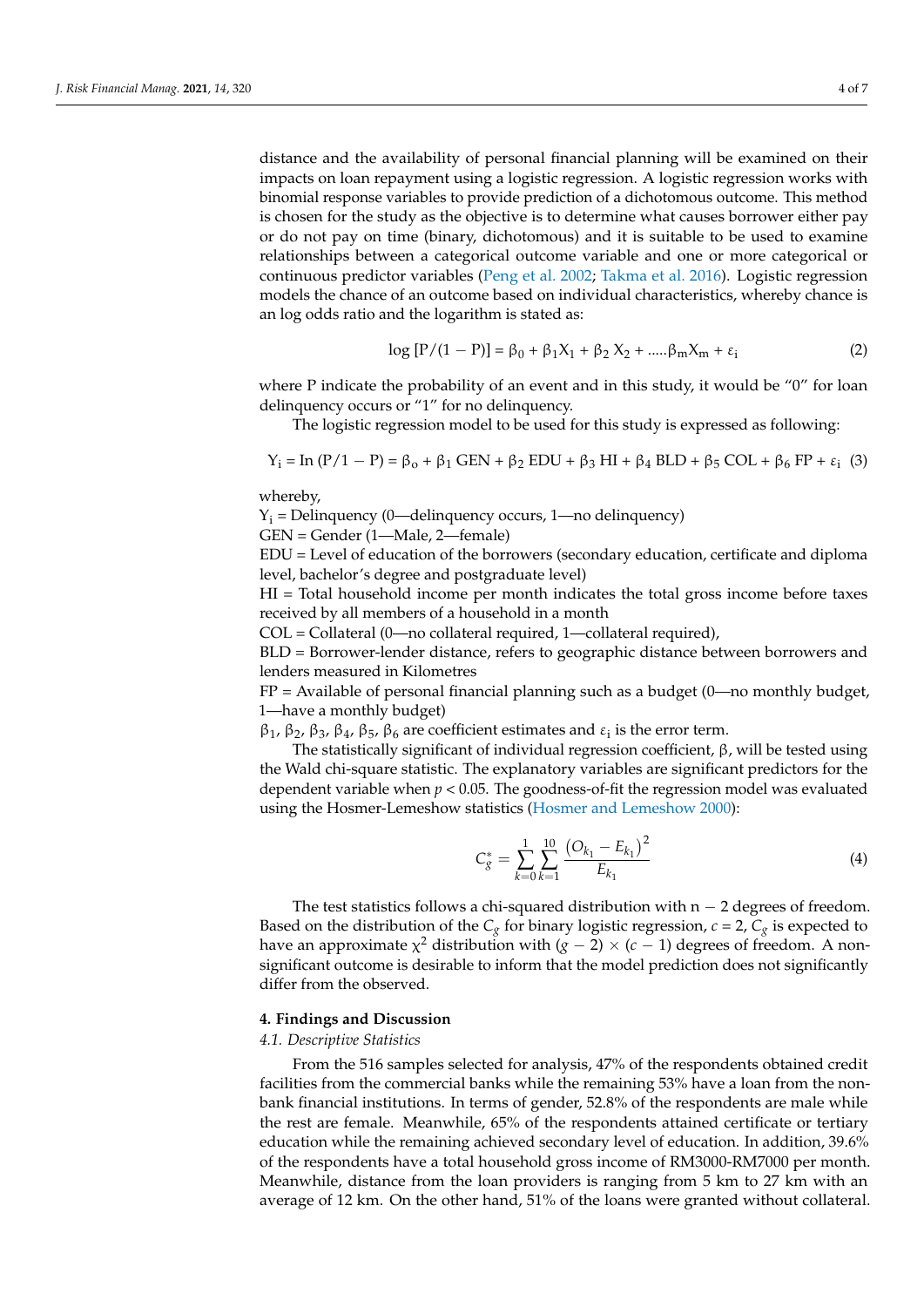In terms of repayment performance, 35.47% of the respondents delinquent in their loan instalments. Further interview indicates that within this delinquent group, 19.57% of them pay their outstanding loan obligations within a month while the remaining take between two to six months to pay off their overdue instalments.

### *4.2. Delinquency Rate between Commercial Bank Borrowers and Non-Bank Financial Intermediaries Borrowers*

An independent sample t-test was performed to assess on whether delinquency rate of borrowers of commercial banks are significantly different from that of the non-bank financial institutions. From the results exhibited in Table [1,](#page-5-0) loan delinquency rate of borrowers from non-bank financial institutions is 9.3% higher than that of the commercial banks. This difference was further supported by the Mann-Whitney U test results which reported a Z-score of −2.126 (and significant at the *p*-value of 0.033). As the absolute value of Z-score is more than 1.96, we can accept H1 and conclude that loan delinquency rate between the two groups of financial intermediaries is different.

<span id="page-5-0"></span>**Table 1.** Independent Sample Mann-Whitney U Test Results.

| Loan delinquency rate of Commercial Bank Respondents (%).                    | 30.5      |  |
|------------------------------------------------------------------------------|-----------|--|
| Loan delinquency rate of Non-Bank Financial Intermediaries (%)               | 39.8      |  |
| Z-score                                                                      | $-2.126$  |  |
| <i>p</i> -value                                                              | $0.033**$ |  |
| $\cdots$ $\cdots$<br>$\cdot$ $\cdot$ $\cdot$ $\cdot$ $\cdot$ $\cdot$ $\cdot$ |           |  |

\*\* Significant at 5% level.

#### *4.3. Analysis on Factors Contributing to Loan Delinquencies*

As discussed above, logistic regression method was used to analyse the model proposed to predict the probability of delinquency in loan repayment. The dependent variable used in the logistic model is the probability of loan delinquency. It is a dummy whereby those who did not pay on time are classified as *Delinquency* = 0 whilst respondents who pay on time are represented by *No delinquency* = 1. Based on the literature review, the predictor variables selected are gender, level of education, total household income per month, availability of a collateral, distance from the loan providers (in kilometres) as well as availability of financial planning such as a monthly budget.

Table [2](#page-6-1) presents the logistic regression results. From the results, Omnibus Test of Model Coefficients give a Chi-Square of 92.171 on 6 *df*, and significant at *p* = 0.001 while Hosmer and Lemeshow Goodness-of-Fit test statistics has a  $p = 0.496$ . Both results imply that the model's estimates fit the data used at an acceptable level and it is also able to explain the variance of the dependent variable to a significant degree [\(Hosmer and Lemeshow](#page-7-25) [2000\)](#page-7-25). In addition, findings from the logistic regression coefficient with a 0.05 criterion of statistical significance indicated that education attainment, borrower lender distance, availability of collateral as well as financial planning such as preparation of monthly budget has significant effects on the loan delinquency rates. A higher education attainment is significantly contributed to a lower delinquency rate. On the other hand, a larger borrowerlender distance is significantly associated with poorer repayment performance, whereby each one unit increase of distance increases the odds of a respondent not paying his or her loan on time by 0.976. This result supports [DeYoung et al.](#page-7-5) [\(2008\)](#page-7-5)'s finding.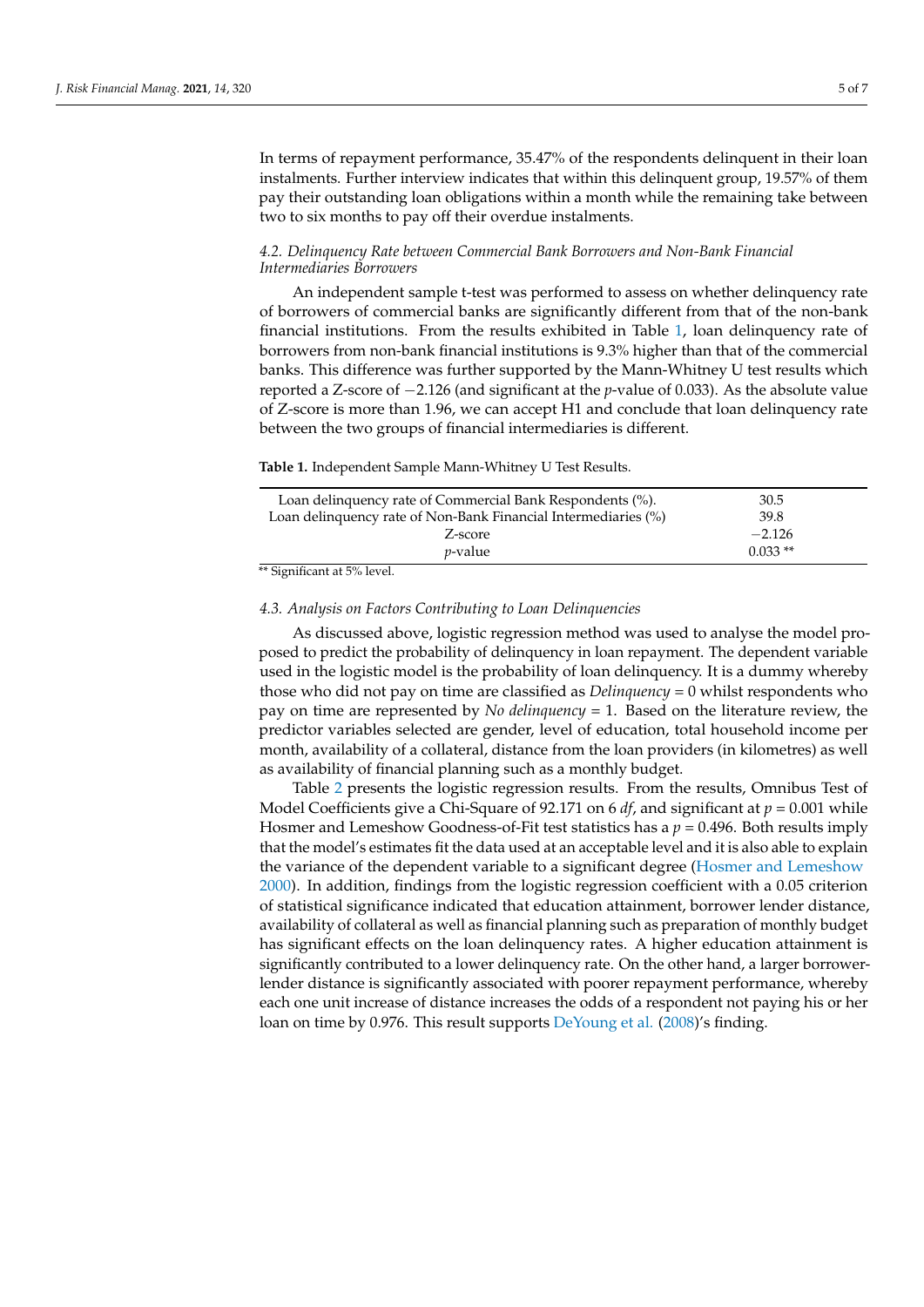| Predictor                      | ß        | Wald $\chi^2$ | $\boldsymbol{P}$ | <b>Odds Ratio</b> |
|--------------------------------|----------|---------------|------------------|-------------------|
| Gender                         | 0.340    | 2.706         | 0.100            | 1.405             |
| EDU (Education attainment)     | $-0.289$ | 7.016         | 0.008            | 1.335             |
| HI (Household income)          | 0.105    | 1.643         | 0.200            | 1.110             |
| COL (Collateral)               | 0.801    | 14.565        | 0.001            | 2.228             |
| BLD (Borrower-lender distance) | $-0.025$ | 10.687        | 0.001            | 0.976             |
| FP (Financial planning)        | 0.552    | 23.268        | 0.001            | 1.737             |
| Test                           |          | $\chi^2$      | $\boldsymbol{P}$ |                   |
| Model Summary                  |          |               |                  |                   |
| Overall model evaluation       |          |               |                  |                   |
| Omnibus Tests                  |          | 92.171        | 0.001            |                   |
| Goodness-of-fit test           |          |               |                  |                   |
| Hosmer & Lemeshow              |          | 7.380         | 0.496            |                   |

<span id="page-6-1"></span>**Table 2.** Logistic Regression Results.

Note: The cut-off value is 0.05.

Moreover, delinquency rate showed significant decreases if collateral is provided to obtain the credit facility. The likelihood of the borrowers providing collateral paying on time is 2.228 times more than that of those not providing collateral when the loan is granted. Finally, having the right attitude and discipline in managing credit risk by practising financial planning such as preparing a budget also reported to enhance creditworthiness. As show in the finding, the availability of a monthly budget increases the odds of paying on time by 1.737 times. This finding is in line with those of [Godquin](#page-7-4) [\(2004\)](#page-7-4), [Gerardi et al.](#page-7-16) [\(2010\)](#page-7-16) and [Kassim and Rahman](#page-7-6) [\(2018\)](#page-7-6).

Nevertheless, total household income per month (proxy of capability) was found not having significant predictive power over delinquency rates. This result supported [Godquin](#page-7-4) [\(2004\)](#page-7-4) and [Shim et al.](#page-7-19) [\(2019\)](#page-7-19) which contended that even though with enough financial capacity, borrowers would opt to delinquent their loan repayments. Contradictory to [Derban et al.](#page-7-8) [\(2005\)](#page-7-8), gender was found as not having any determining effect over loan delinquencies. Nonetheless, this finding was in-line with that of [Bassem](#page-7-9) [\(2008\)](#page-7-9) and [Al-Shami et al.](#page-7-21) [\(2020\)](#page-7-21).

### <span id="page-6-0"></span>**5. Conclusions**

Based on the findings from the analysis of 516 loan customers, this study found that financial institutions in Malaysia need to practise more prudent credit risk management. Findings showed that approximately 35% of the respondents did not pay their loan obligations on time. Furthermore, non-bank financial institutions were found to be subjected to a significantly higher loan delinquency rate.

Findings also indicate that the most effective measure to reduce loan delinquency is to enforce a collateral requirement. By imposing collateral as one of the compulsory criteria in loan application, borrowers become more mindful about the consequences from loan delinquency as the lender can seize the collateral and put up for sale to recoup some of its losses from default. To mitigate the adverse effect of borrower-lender distance on loan repayment performance, lenders can carry out more visitations, encourage customer to open a transaction account before granting credit facility [\(Puri et al.](#page-7-14) [2017\)](#page-7-14) and using referees for new customers are recommended good practices before approving a loan. Other factors such as education attainment should be assigned some weightage as it has a significant inverse relationship with loan delinquency rates. Since practicing financial planning such as preparing a monthly budget enhances time repayment behaviour, promoting financial literacy could be made as one of the corporate social responsibilities among financial institutions to educate and to prevent loan delinquencies or default.

**Funding:** This research received no external funding.

**Institutional Review Board Statement:** Not applicable.